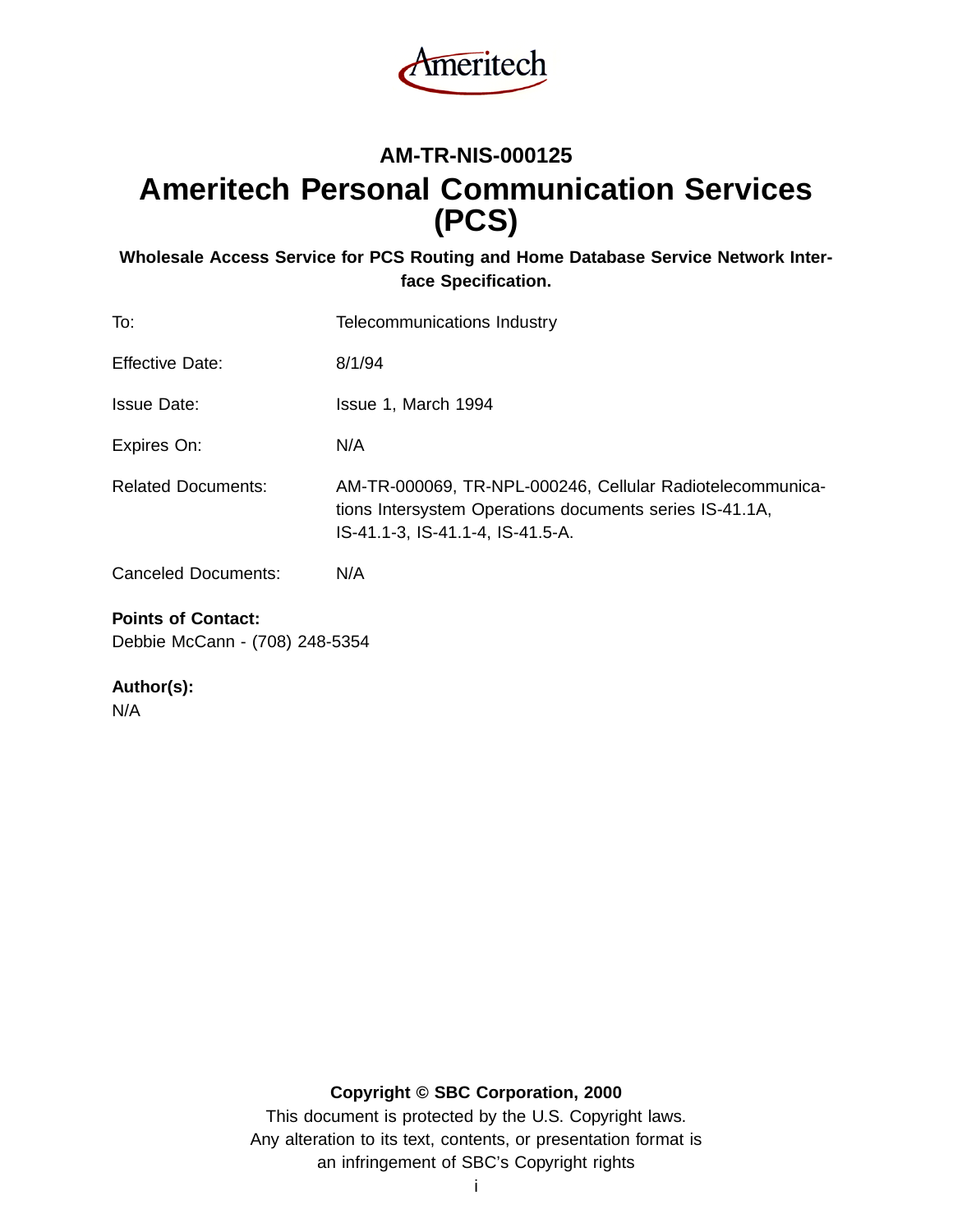|                      | <b>SBC Practice</b>            | <b>AM-TR-NIS-000125</b><br>Issue 1, March 1994 |
|----------------------|--------------------------------|------------------------------------------------|
|                      | <b>Table of Contents</b>       |                                                |
| $1_{-}$              | <b>PURPOSE</b>                 | 3                                              |
| $2^{2}$              | <b>CHANGE AND REISSUE</b><br>3 |                                                |
| <b>GENERAL</b><br>3. |                                | 3                                              |
|                      | Home Database Service<br>3.1.  | 3                                              |
|                      | <b>Routing Service</b><br>3.2. | 4                                              |
| 4.                   | <b>ARCHITECTURE</b>            | 4                                              |

| 5. IS-41 MESSAGES      | 5 |
|------------------------|---|
| 6. SIGNALING TRANSPORT | 6 |
| 7. REFERENCES          |   |

**Copyright © SBC Service, Inc. 2000**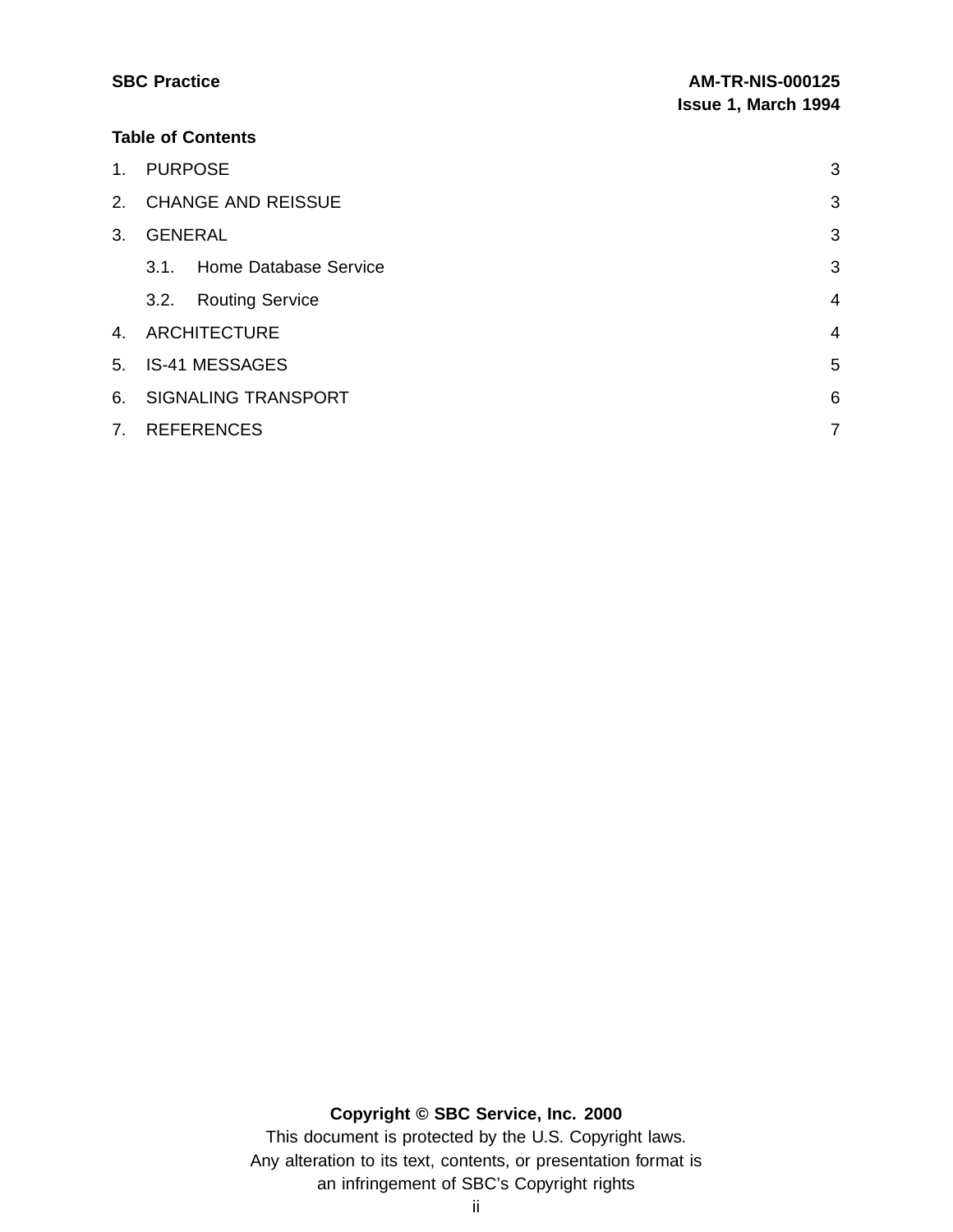#### **TECHNICAL REFERENCE NOTICE**

This Technical Reference is published by Ameritech to provide a technical description of the signaling interface needed for the Ameritech Personal Communication Services (PCS) Wholesale Access Service for the PCS Routing and Home Database Service.

Ameritech reserves the right to revise this document for any reason including, but not limited to, conformity with standards promulgated by various agencies, utilization of advances in the state of the technical arts, or the reflection of changes in the design of any equipment, techniques or procedures described or referred to herein.

**AMERITECH MAKES NO REPRESENTATION OR WARRANTY, EXPRESS OR IMPLIED, WITH RESPECT TO THE SUFFICIENCY, ACCURACY, OR UTILITY OF ANY INFORMATION OR OPINION CONTAINED HEREIN. AMERITECH EXPRESSLY ADVISES THAT ANY USE OF OR RELIANCE UPON THIS TECHNICAL REFERENCE IS AT THE RISK OF THE USER AND THAT AMERITECH SHALL NOT BE LIABLE FOR ANY DAMAGE OR INJURY IN-CURRED BY ANY PERSON ARISING OUT OF THE SUFFICIENCY, ACCURACY, OR UTILITY OF ANY INFORMATION OR OPINION CONTAINED HEREIN.**

This document is not to be construed as a suggestion to any manufacturer to modify or change any of its products, nor does this document represent any commitment by Ameritech or any Ameritech operating company (AOC) to purchase any product, whether or not it provides the described characteristics.

Ameritech does not recommend products, and nothing contained herein is intended as a recommendation of any product to anyone.

Nothing contained herein shall be construed as conferring by implication, estoppel, or otherwise any license or right under any patent, whether or not the use of any information herein necessarily employs an invention of any existing or later issued patent.

Ameritech reserves the right not to offer any or all of these services and to withdraw any or all of them at any future time.

With respect to services offered pursuant to tariff, however, the terms and conditions of the service offering are determined by the tariff itself and applicable laws and regulations.

Document may be ordered from Ameritech by contacting the Document Order Center at (847) 248-4324.

#### **Copyright © SBC Service, Inc. 2000**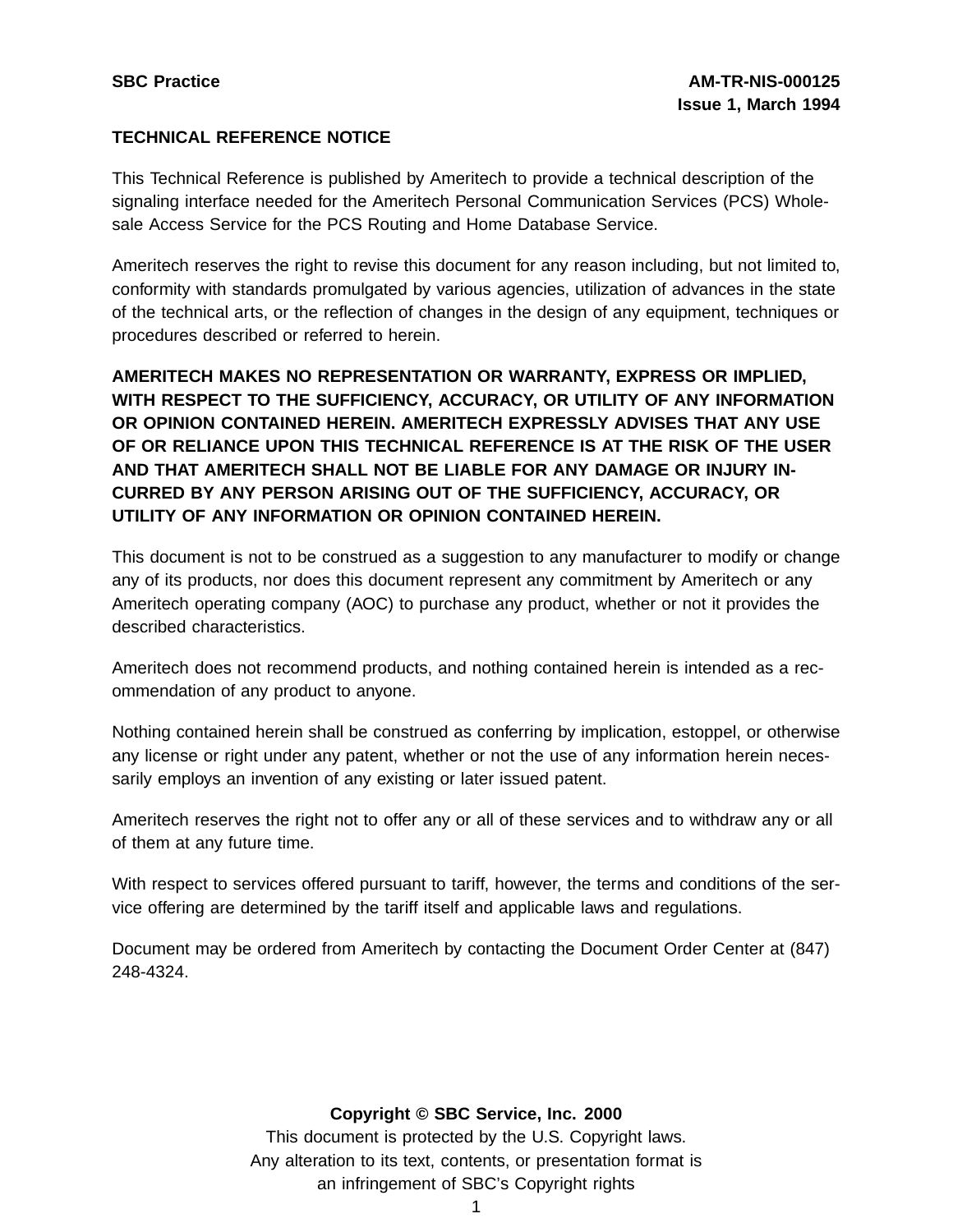## **Copyright © SBC Service, Inc. 2000**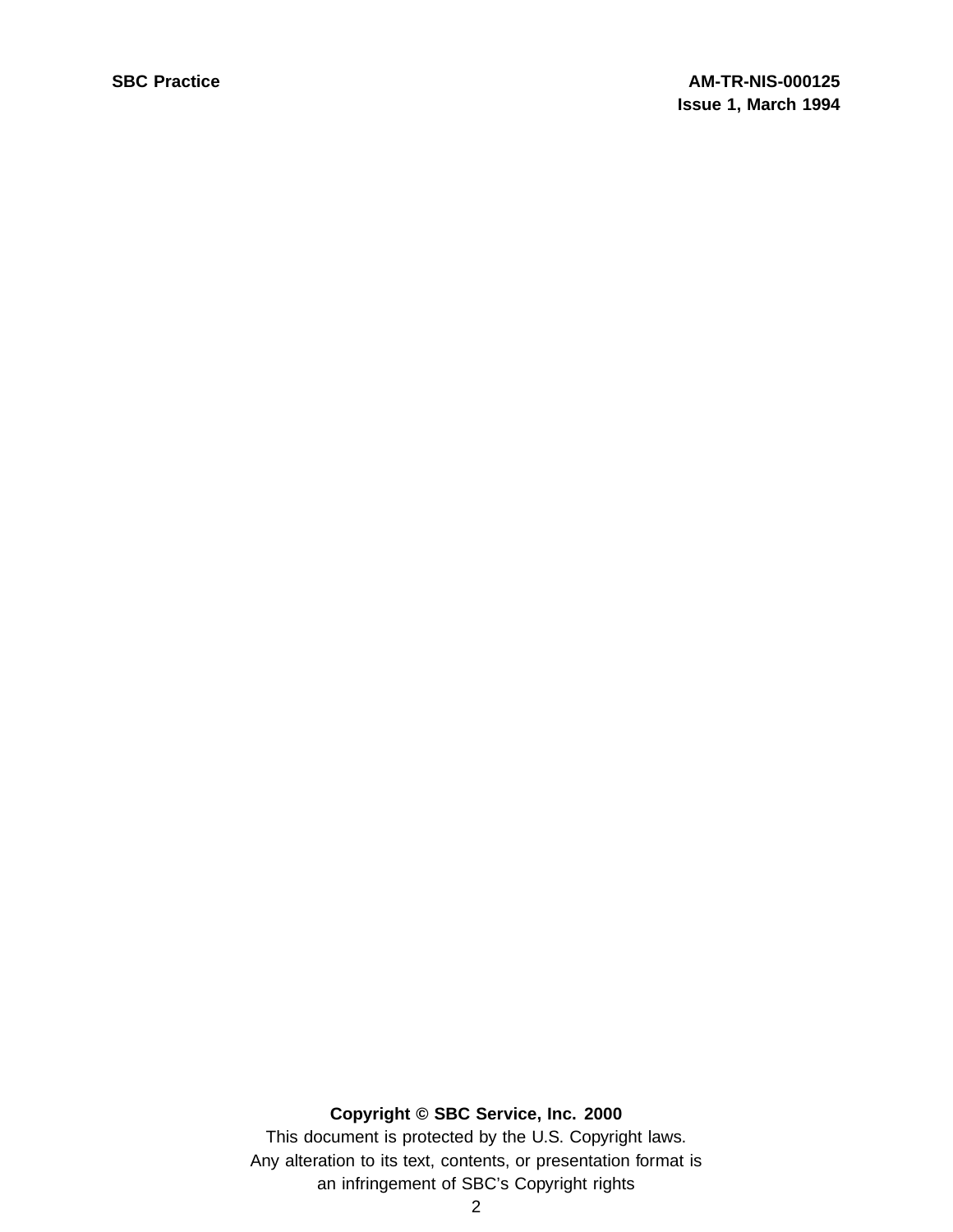#### **1. PURPOSE**

This document provides a technical description of the network interface specifications for the Ameritech Personal Communication Services (PCS) Routing and Home Database Wholesale Access Service.

#### **2. CHANGE AND REISSUE**

This is the first issue of this document. This section will show future changes and modifications.

#### **3. GENERAL**

The PCS Routine and Home Database service is a wholesale access service. This service requires signaling transport, via Signaling Transfer Points (STPs), between the Ameritech Service Control Point (SCP) and a PCS Service Providers (PSP) database, referred to as a Visiting Location Register (VLR).

The Routing portion of this service allows calls to a PSP's end user to be identified and routed by the Ameritech network. The Home Database portion of this service enables the Ameritech PSTN to maintain PSP's end use location information, administer service profile data, and manage additional services usage. Both the Routing and Home Database portions of the service need to communicate with the PSP's VLR, via a Signaling System 7 (SS7) IS-41 Transaction Capabilities Application Part (TCAP) network interface.

#### **3.1. Home Database Service**

The PCS Home Database Service is a collection of network database capabilities that are provided to a PSP to maintain end user location information and manage vertical service usage. The PCS Home Database Service provides the PSP's end user with roaming capabilities, authentication and service validation, and access to vertical services. This Home Database Service is referred to as the Home Location Register (HLR).

The PCS Home Database Service is supported via SS7 signaling links utilizing IS-41 Rev. A messages (outlined in Section 5). A high-level overview of the PCS Home Database Service functions is provided below.

• Wireline/wireless registration - The registration functionality provided by the PCS Home Database Service allows the PSP's end users to roam and receive/originate calls while outside of their home area. The Ameritech HLR will automatically record and maintain the end user's location information as they roam.

#### **Copyright © SBC Service, Inc. 2000**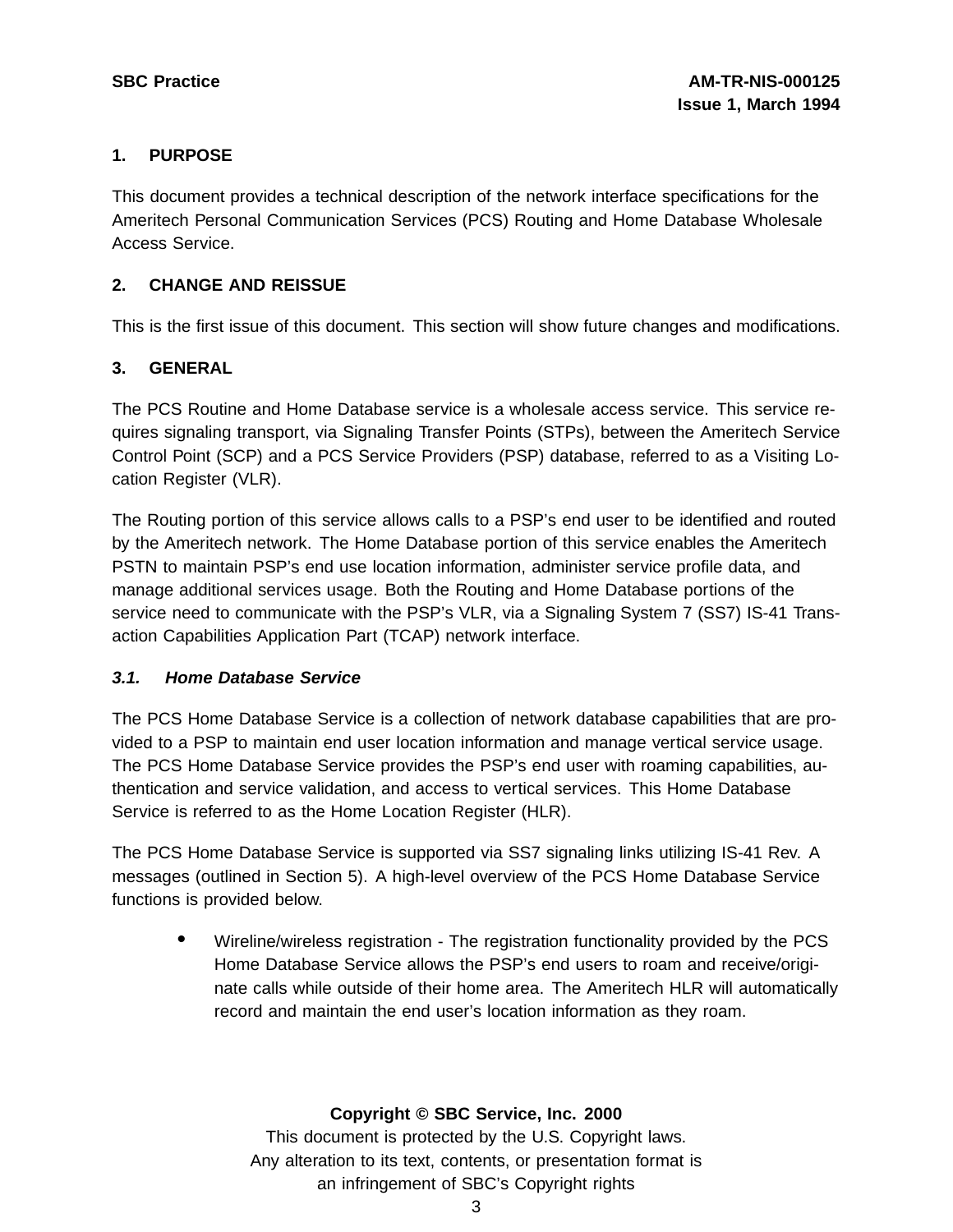- Support of Call Delivery When <sup>a</sup> call is being delivered to <sup>a</sup> PSP's end user, the PCS Home Database Service will accept the requests for the current routing address for that end user. The Ameritech HLR will, in turn, query the PSP currently serving the end user for the actual routing address and return this routing address to the originator for appropriate call completion.
- Authentication and Service Validation The PCS Home Database Service includes mechanisms for providing security and fraud prevention.
- Vertical Services The PCS Home Database Service supports the provision of IS-41 vertical features to the PSP's end user. These vertical features include Call Forwarding (Unconditional, Busy, and No Answer), Call Waiting, and Three-way Calling.
- The PCS Home Database Service also supports end user call management features. In addition, the PCS Home Database Service allows the PSP to offer its end users a set of features accessible from any compatible PSP. The Ameritech HLR will allow a subset of the end user's service profile to follow them as they move.
- Profile Manipulation The PCS Home Database Service provides profile manipulation: a feature that allows the PSP and/or end users to modify end user data stored in their service profile in the HLR.

## **3.2. Routing Service**

The PCS Routing Service is offered in conjunction with the PCS Home Database Service. The PCS Routing Service allows calls to a PSP's end user to be identified and routed by the Ameritech network. Initially, geographic numbers served by a designated Ameritech network switch will be utilized. The Ameritech network recognizes that a called geographic number is assigned to a PSP, and initiates a query to the Ameritech HLR. The Ameritech HLR will then follow the procedures need to support a call delivery which includes the need to access a PSP's database via SS7 signaling links, utilizing IS-41 TCAP messages.

## **4. ARCHITECTURE**

The PCS Routing and Home Database Service utilizes the Ameritech Advanced Intelligent Network (AIN). The Service Switching Point (SSP) enables the Ameritech network to recognize a call made to a PSP's end user for the Routing portion of the service. The Ameritech AIN SCP will provide the database capabilities needed for the Home Database portion of this service. The Ameritech SCP utilizes an SAI interface. This architecture is depicted in Figure 1.

#### **Copyright © SBC Service, Inc. 2000**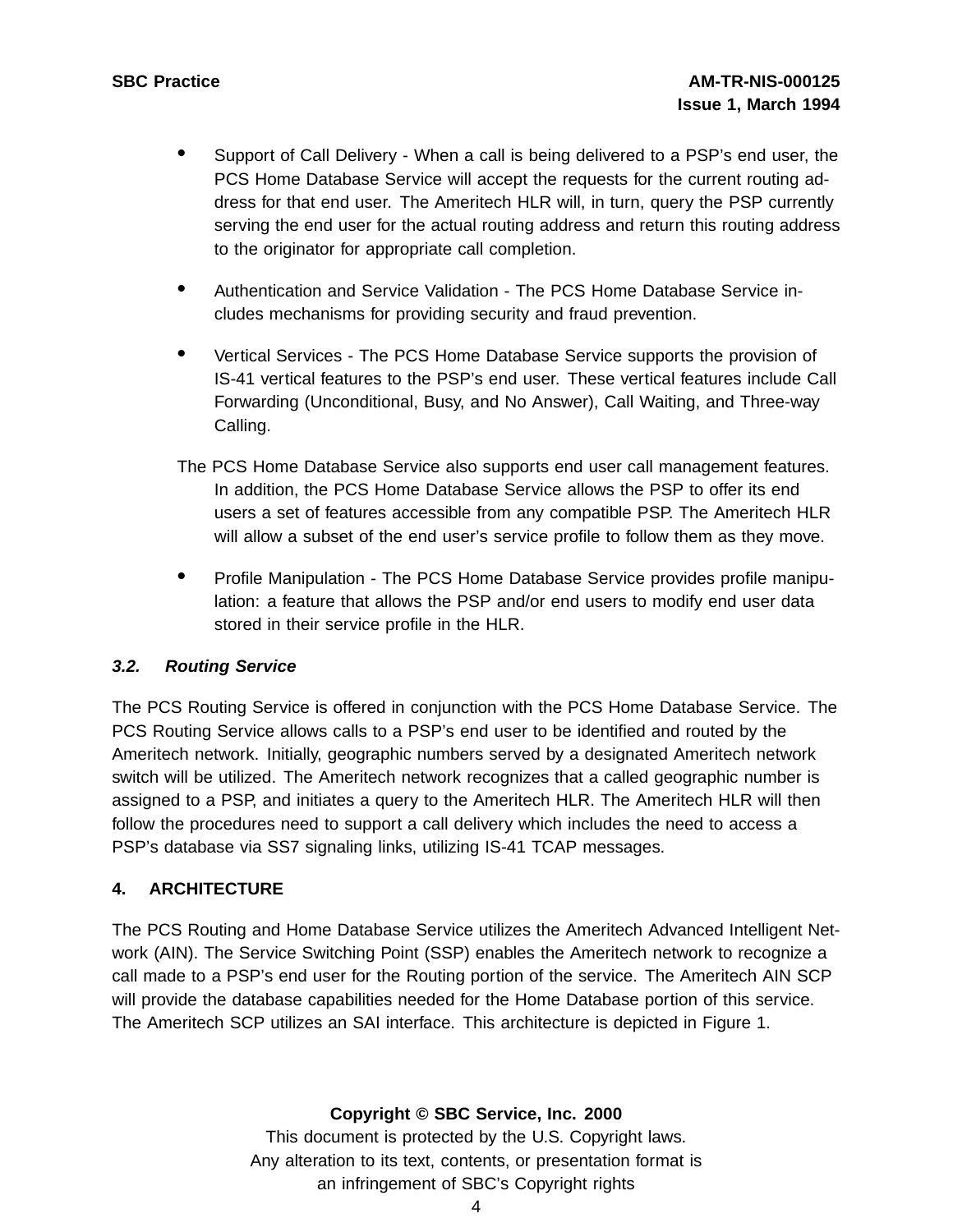The network interface to access this service is via SS7 IS-41 TCAP signaling links. This signaling link connects the PSP's VLR and the Ameritech's SCP/HLR through the SS7 network via STPs, and uses the IS-41 TCAP Rev. A protocol to carry the application messages.



#### **5. IS-41 MESSAGES**

This Ameritech SCP for the PCS Routing and Home Database Service acts as the HLR defined within the IS-41 Rev. A, Cellular Radiotelecommunications Intersystem Operations documents. The Ameritech SCP/HLR IS-41 interface complies with the Cellular Radiotelecommunications Intersystem Operations documents as identified below, and in Section 7 - References.

| $IS-41.1-A$ | Cellular Radiotelecommmunications Intersystem Operations:<br>Functional Overview - February 1988                         |
|-------------|--------------------------------------------------------------------------------------------------------------------------|
| $IS-41.3-A$ | Cellular Radiotelecommunications Intersystem Operations:<br>Automatic Roaming - February 1988                            |
| $IS-41.4-A$ | Cellular Radiotelecommunications Intersystem Operations:<br>Operations, Administration, and Maintenenace - February 1988 |
| $IS-41.5-A$ | Cellular Radiotelecommunications Intersystem Operations:<br>Data Communications - February 1988                          |

#### **Copyright © SBC Service, Inc. 2000**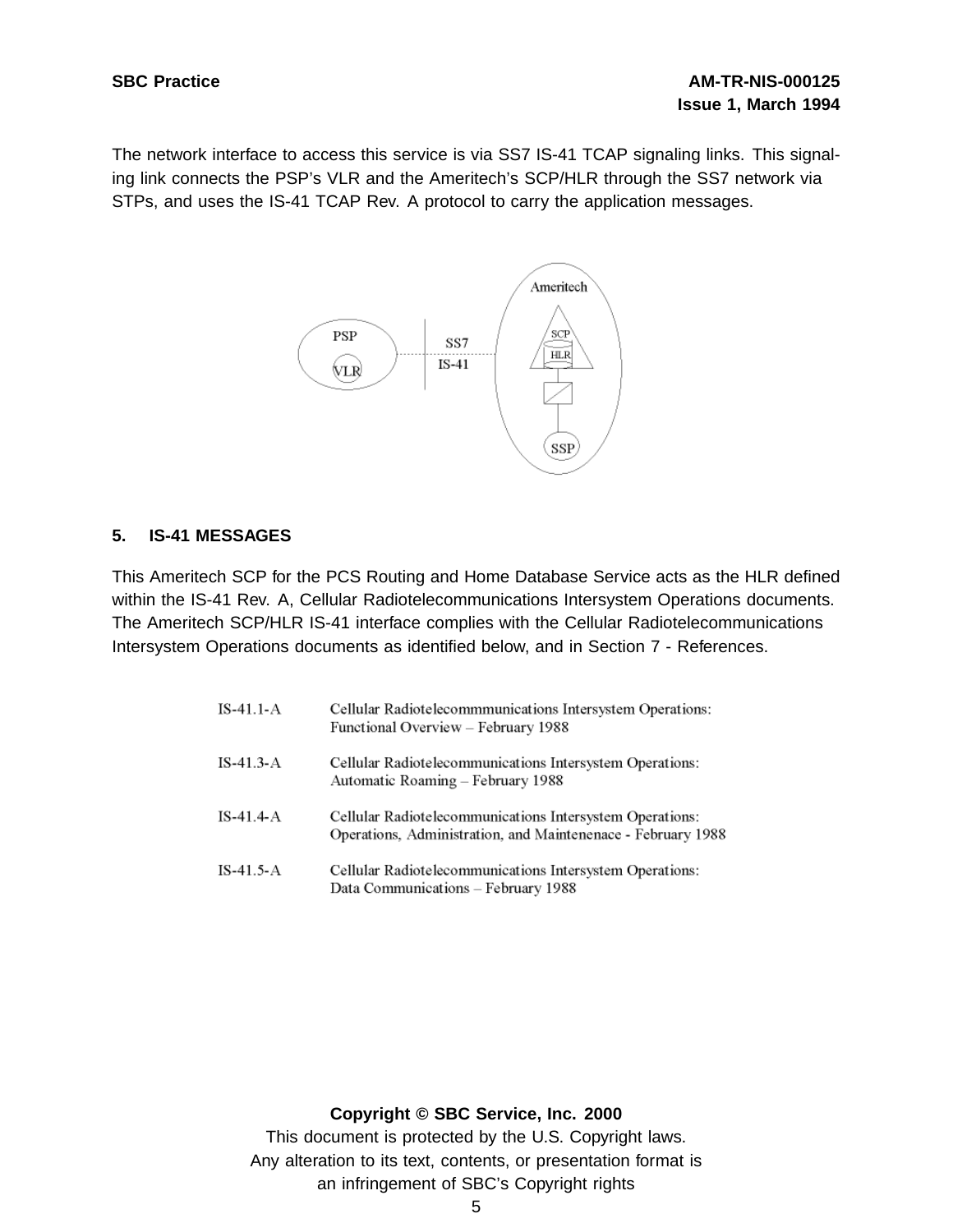The following table summarizes the IS-41 Automatic Roaming messages, defined within IS-41.5-A, "Cellular Radiotelecommunications Intersystem Operations: Data Communications," that are applicable to the PCS Routing an Home Database Service.

| <b>Family Name</b> | <b>Automatic Roaming Message</b> | Applicable to the PCS Rtg &<br><b>Home DB Service</b> |
|--------------------|----------------------------------|-------------------------------------------------------|
| IS-41 MAP          | QualificationRequest             | Х                                                     |
| IS-41 MAP          | QualificationDirective           | Х                                                     |
| IS-41 MAP          | RegistrationNotification         | Х                                                     |
| IS-41 MAP          | RegistrationCancellation         | Х                                                     |
| IS-41 MAP          | LocationRequest                  | Х                                                     |
| IS-41 MAP          | RoutingRequest                   | Х                                                     |
| IS-41 MAP          | RemoteFeatureControlRequest      | Х                                                     |
| IS-41 MAP          | ServiceProfileRequest            |                                                       |
| IS-41 MAP          | ServiceProfileDirective          |                                                       |
| IS-41 MAP          | TransferToNumberRequest          | X                                                     |
| IS-41 MAP          | CSSInactive                      | Х                                                     |
| IS-41 MAP          | RedirectionRequest               | Х                                                     |
| IS-41 MAP          | CallDataRequest                  |                                                       |

In addition, the PCS Routing and Home Database Service utilizes the Unreliable Roamer Data Directive message as defined in the Automatic Roaming section of IS-41.4-A, "Cellular Radiotelecommunications Intersystem Operations: Operations, Administration, and Maintenance."

#### **6. SIGNALING TRANSPORT**

The AM TR-OAT-000069 document specifies the required interfaces between the out-of-band Common Channel Signaling (CCS) architecture using SS7 protocol deployed by the Ameritech network and other Interconnecting Networks (ICNs). ICNs include Interexchange Carriers (IXCs), International Carriers (INCs), Exchange Carriers (ECs), Independent Telephone Companies (ITCs), Alternative Local Providers, Cellular Providers, and Enhanced Service Providers (ESPs).

#### **Copyright © SBC Service, Inc. 2000**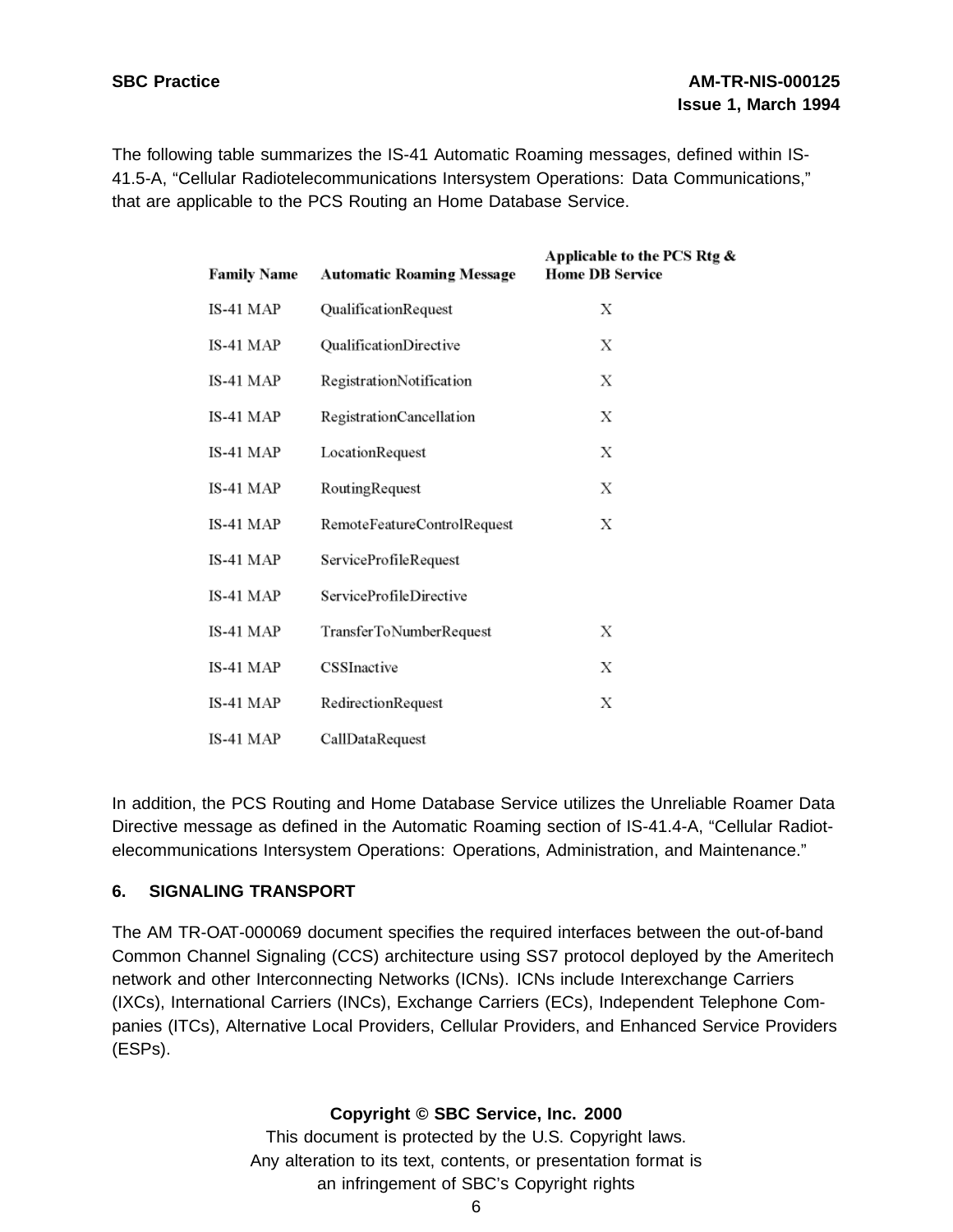The "Ameritech Supplement Common Channel Signaling (CCS) Network Interface Specification" builds upon and provides exceptions to the Bellcore TR-TSV-000905.

The queries sent to the Ameritech HLR by a PSP's VLR utilize IS-41 messages as described within the IS-41 Rev. A documents identified in Section 5. The IS-41 messages are transported in the TCAP component of the SS7 protocol as described in TR-NPL-000246.

The TCAP of SS7 protocol provides functions that control non-circuit-related information transfer between two or more signaling nodes via a signaling network. It provides a set of procedures that can be used for a variety of services (e.g., transport of IS-41) thereby avoiding the inefficiency of creating specific procedures tailored to a particular need. Thus TCAP provides a framework for a common approach to new services within a network as well as framework for service architecture for cooperative internetwork services. From an end user's point of view, Transaction Capabilities lie within the Network layer of the Open Systems Interconnection (OSI) model. The nature of anticipated services to be supported suggests that the protocol may require the equivalent of many of the functions provided in OSI layers 6, 5, 4 called the Application Service Part (ASP) in SS7. The ASP consists of Presentation, Session, and Transport layers.

The IS-41 messages are routed by the Ameritech network utilizing Message Transfer Part (MTP) routing as described in TR-NPL-000246 also. Specifically, the route selected for routing the IS-41 messages is based on the Destination Point Code (DPC) of the VLR. The messages sent in response to the queries are also routed over the Ameritech network using MTP routing. Additionally, IS-41 messages generated by and responding to the Ameritech HLR are routed via the SS7 network utilizing MTP routing.

## **7. REFERENCES**

- 1. AM TR-OAT-000069 "Ameritech Supplement: Common Channel Signaling (CCS) Network Interface Specification", Issue 3, July 1993.
- 2. Telcordia (formerly Bellcore) TR-NPL-000246 "Bell Communications Research Specification of Signaling System Number 7", Issue 2 (Bellcore June 1991) plus Revision 1, December 1991 and Revision 2, December 1992.
- 3. EIA/TIA Interim Standard IS-41.1-A, "Cellular Radiotelecommunications Intersystem Operations: Functional Overview", February 1988. (\$25)
- 4. EIA/TIA Interim Standard IS-41.3-A, "Cellular Radiotelecommunications Intersystem Operations: Automatic Roaming", February 1988. (\$25)
- 5. EIA/TIA Interim Standard IS41.4-A, "Cellular Radiotelecommunications Intersystem Operations: Operations, Administration, and Maintenance", February 1988. (\$25)

#### **Copyright © SBC Service, Inc. 2000**